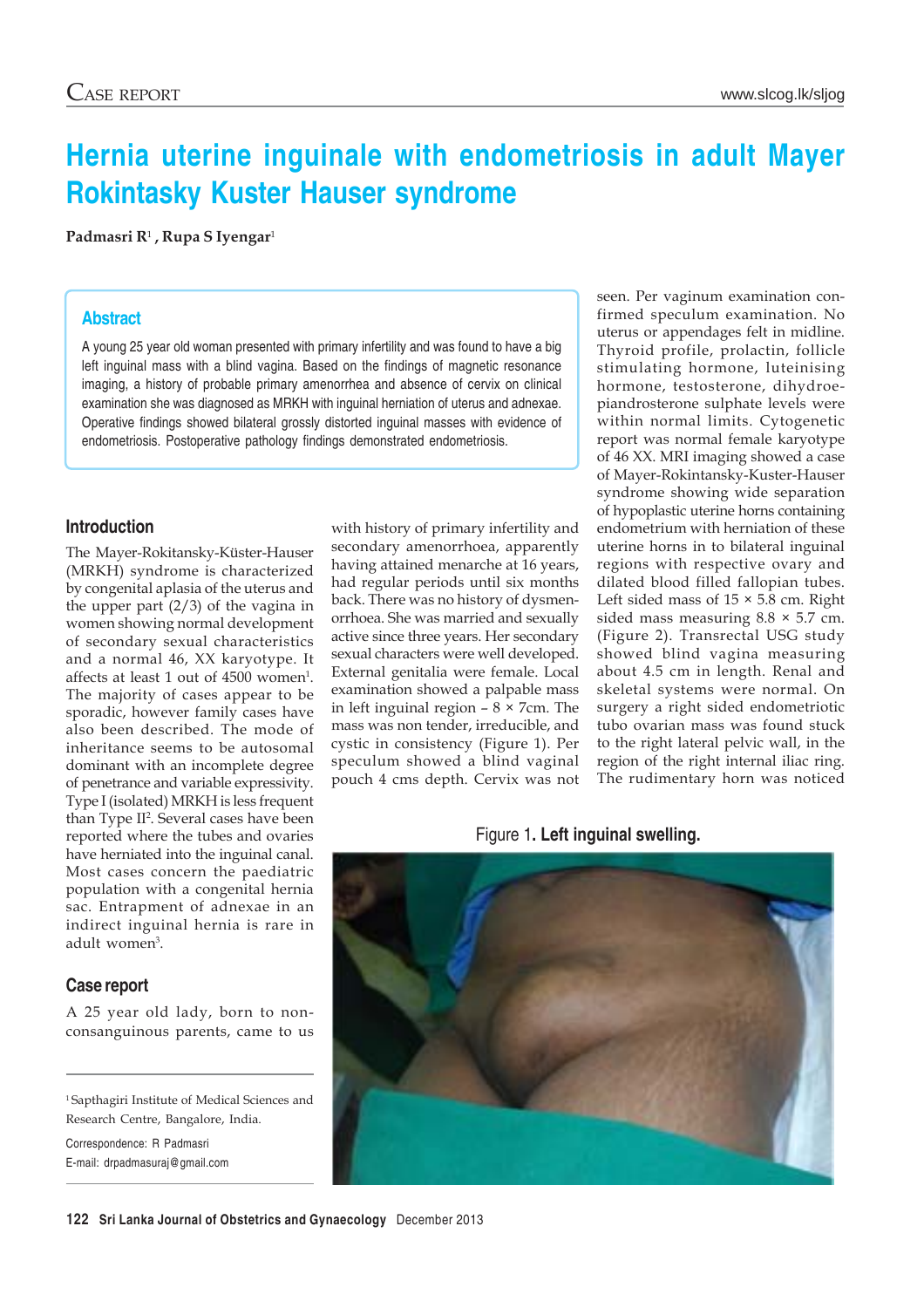

Figure 2**. MRI - Rudimentary uterine horn with endometrium with dilated blood filled fallopian tubes.**

Figure 3**. Inguinal incision for removal of left uterine horn and tubo ovarian mass.**



beneath the endometriotic cyst. The tube was distended to form a huge haematosaphinx which had partially prolapsed into the right inguinal canal. The contents were reduced by traction and blunt dissection. The right rudimentary horn was excised with the tubo ovarian mass. On the left side a bigger mass was seen with major portion of the mass extending into left inguinal canal which could not be reduced. Hence a left inguinal incision was taken and a left inguinal hysterectomy was done (Figure 3). Conservative surgery could not be done due to gross distortion of structures. Histopathology of the mass showed rudimentary horn of uterus with adenomyosis, chocolate cyst of ovary compatible with endometriosis and dilated fallopian tube showing hemosiderin laden macrophage, chronic inflammatory cells, congested blood vessels and fibroblast, giant cells. No cervical tissue was seen.

## **Discussion**

Inguinal hernia containing uterus and endometriosis is exceedingly rare. Most inguinal endometriosis is located at an extra pelvic site near the round ligament. One such reported case of a patient with inguinal hernia containing rudimentary uterine horn and endometriosis was unilateral<sup>4</sup>. A handful of other cases show a unilateral herniation of uterus, tubes and ovaries without endometriosis<sup>5,6</sup>. Several cases of ovarian endometriosis in MRKH without uterine hernia have been reported<sup>7,8</sup>. Our patient was found to have bilateral herniation and endometriosis. Endometriosis in a patient with MRKH syndrome with a small rudimentary uterine horns and functional endometrium can be assumed to have developed by retrograde menstruation theory. Such patients usually present with cyclical pain during menstruation as reported in the one case4 . Surprisingly our patient did not have any pain nor did she acknowledge the evident primary amenorrhoea. Psychosocial elements should be considered when dealing with